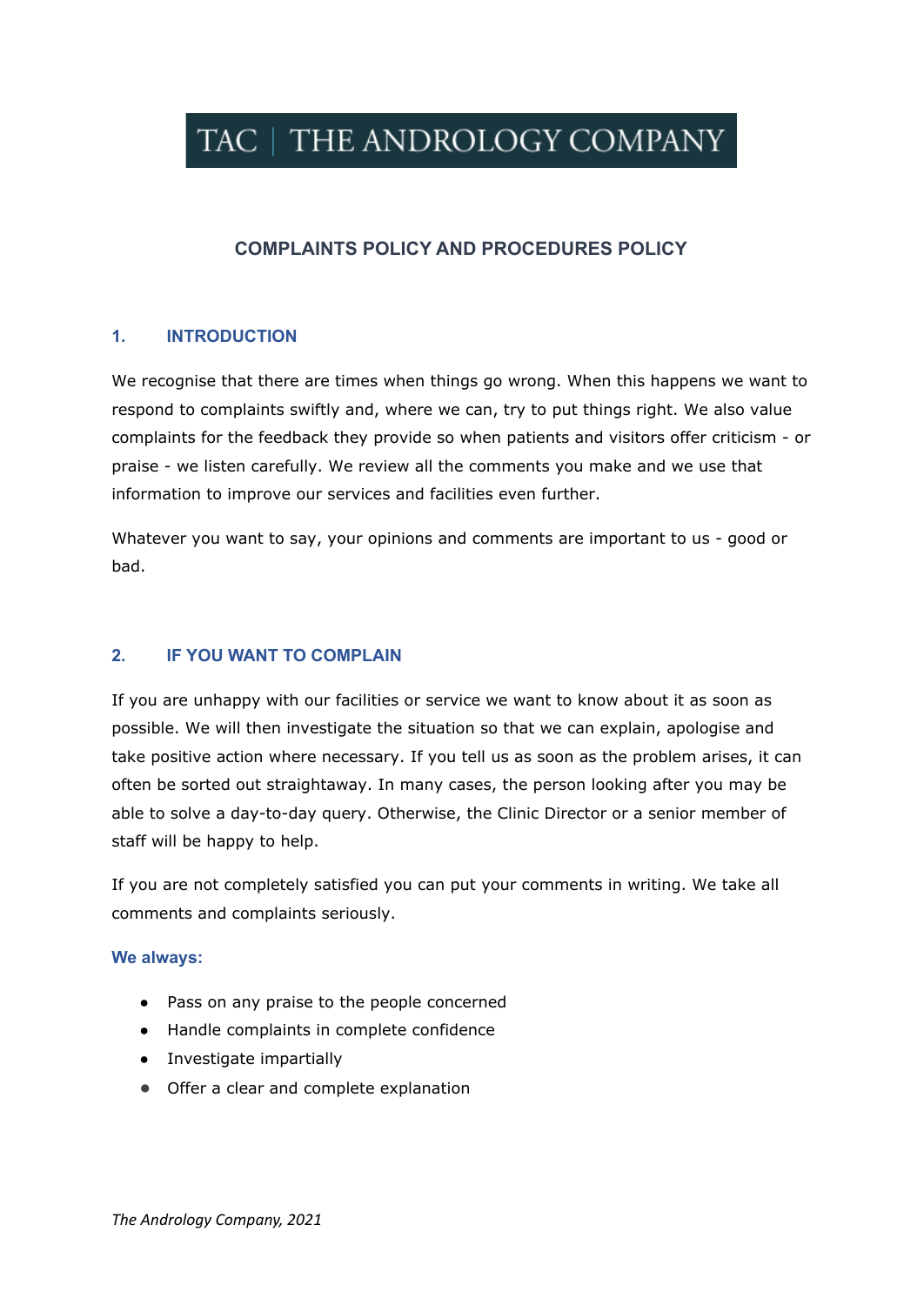# **3. WRITE TO US**

The Clinic Director is responsible for the day-to-day running of the clinic and is in the best position to investigate any complaint thoroughly and promptly. You or your representative (with your consent), can make a complaint by emailing us at [patientcomplaints@london-andrology.co.uk](mailto:patientcomplaints@london-andrology.co.uk) or writing a letter, stating:

- The department/area where you were treated
- The date on which you had reason to complain
- Names of the consultant(s), nurses or other staff who were caring for you, if known
- The type of treatment you received
- Details of your complaint
- Any further comments that you want to bring to our attention

# **4. GETTING BACK TO YOU**

Acknowledgements will be sent within three working days of receiving the complaint. We will then reply in full as promptly as we can - usually within 20 working days.

If the investigation is still going on after 20 days we will write to explain the delay. In very complex cases, which may take more time, we will send you regular progress reports. We may suggest meeting you to talk through your issues and attempt to resolve them.

## **5. INDEPENDENT INTERNAL REVIEW**

If you are not happy with the response from the Clinic Director, you can escalate your complaint for internal review at The Andrology Company head office. The Clinic Director's letter will explain what to do and where to send your correspondence. One of our Operations Directors will review your complaint and either confirm the decisions and actions taken by the Clinic Director or reach an alternative decision to help resolve the matter.